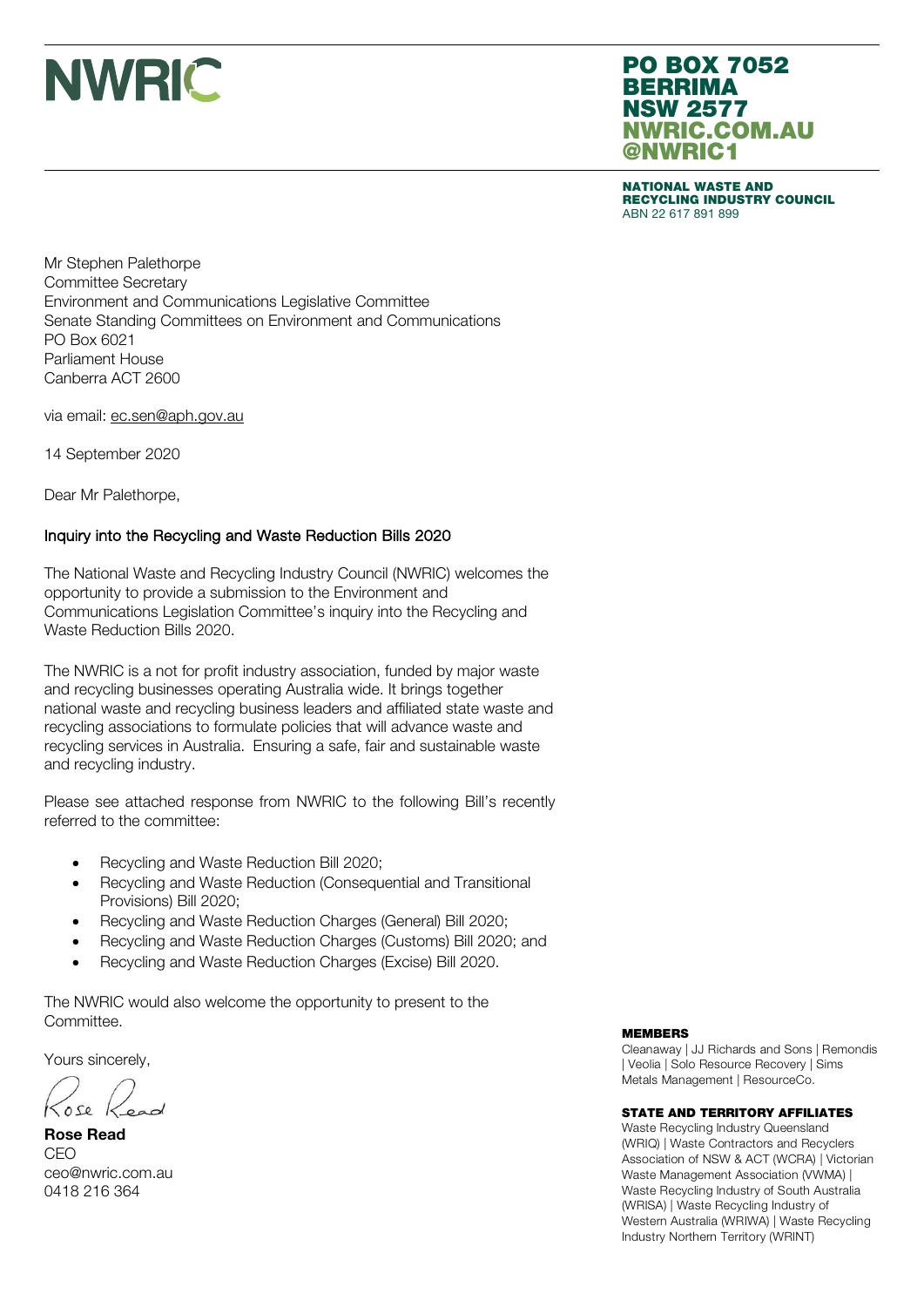### SENATE ENVIRONMENT & COMMUNICATIONS LEGISLATION COMMITTEE – INQUIRY RECYCLING AND WASTE REDUCTION BILLS

#### Introduction

The NWRIC considers the introduction of this Bill as a significant element of the reform process that can contribute to achieving a circular economy. Most importantly this step by the Australian Government acknowledges that waste and recycling services are an essential service. In addition, they constitute a vital resource industry that makes a substantial economic contribution to the nation. It is an industry that has great potential to strengthen Australia's resource security, generate clean energy, create jobs and protect the environment.

The raft of measures and initiatives currently in play are creating much needed momentum for positive systemic change. The Commonwealth's Recycling Modernisation Fund, the National Waste Policy Action Plan, the National Product Stewardship Investment Fund and CRC-P funding for R&D, are collectively shaping a more coherent approach to how waste management and resource recovery should be planned and managed in Australia.

#### The Bills

The NWRIC has reviewed the details of the Bill within the context of the feedback it provided to the draft exposure bill in July, especially in regard to definitions, objects, charges and the Minister's Priority Product List.

While some of the NWRICs feedback appears to have been understood, acknowledged and acted upon by the government there are still a number of areas within the Bill that are of concern.

These include:

#### 1. Objects of the Act

The intent of product stewardship is that ultimate responsibility for the environmental and human health impacts of the product through-out its life cycle is taken by those organisations who create and put those products on to the market. Likewise, those who create and put products on to the market should encourage and educate product users on how they can best repair, reuse and dispose of products responsibly.

It is NOT the users' responsibility to set up repair, reuse, collection, recycling or disposal methods. An organisation or an individual that uses a product is not in a position to improve product design, durability, repairability, provide collection and recycling services or manage a product through its lifecycle.

This is the responsibility of those corporations who create and put products on to the market. Users (business or individual) should be encouraged and educated on how they can best repair, reuse and dispose of products responsibly.

*"Using"* and "*users"* is not in the current Product Stewardship Act which this Bill is proposed to replace.

Adding the term *"using"* and *"users"* into the Object of the Act has weakened the Bill in holding producers, importers, manufacturers and distributors accountable for the environment and human harm of the products they place on the market.

#### Therefore, the NWRIC request that the words "using" and "users" are deleted from the following sections of the Bill and associated rules where it is proposed be applied:

- Section 3 Objects of the Act Clause (2) (c) remove "using"
- Section 5 Simplified Outline of the act line 6 remove 'users"
- Section 77 Who is a liable party remove Clause 2 (iv) Used the product in Australia

The NWRIC also considers the objects of the act can be further strengthened by making the following amendments: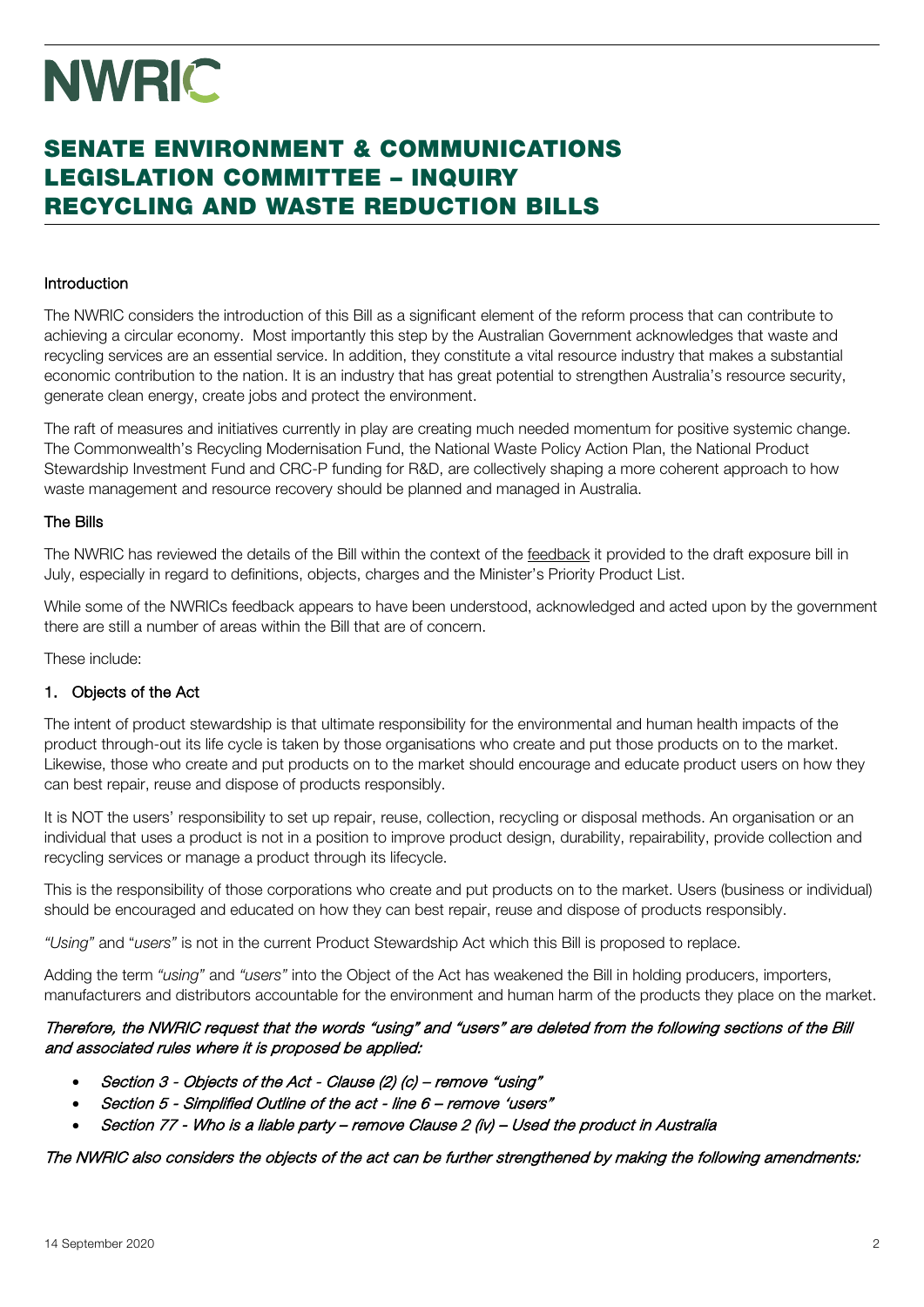### SENATE ENVIRONMENT & COMMUNICATIONS LEGISLATION COMMITTEE – INQUIRY RECYCLING AND WASTE REDUCTION BILLS

- Section 3, Objects of the Act Clause (1) (c) Remove "promote a circular economy" and replace with "develop a circular economy"
- Section 3, Objects of the Act Clause (2) (b) include the word "re-manufacture"
- Section 3, Objects of the Act Clause 2(c) (ii) Include the word "design"

#### 2. Definitions

#### *Regulated waste material*

The NWRIC is concerned with the potential confusion arising from the waste definitions use in the proposed Act, specifically *"regulated waste material"*. The term "*regulated waste"* is used in Queensland and the ACT legislation and has very specific meanings to how certain waste types and the facilities that handle that waste are regulated. This is generally quite different waste to what will be addressed through the RAWR Bill in prohibiting and licensing the export of waste.

#### To avoid confusion the NWRIC requests that the term be changed to "regulated export waste material".

#### *Import*

This definition is currently in the Product Stewardship Act but not in the RAWR Bill. It is unclear why this definition has been removed. Perhaps it is a simple omission. The NWRIC requests the definition for Import in the Product Stewardship Act be added to the RAWR Bill.

#### *Voluntary Arrangement*

This definition is currently in the Product Stewardship Act but not in the RAWR Bill. It is unclear why this definition has been removed. Perhaps it is a simple omission. The NWRIC requests the definition for Voluntary Arrangement in the Product Stewardship Act be added to the RAWR Bill.

#### 3. Use of the terms 'waste material' and 'regulated waste material'

Sections 18 and 19, the way the term "*waste material"* is used in these two clauses seems inconsistent with its definition and that it would be more appropriate to use the term "*regulated waste material"*. The NWRIC request that the government review these two clauses to ensure the terminology is consistent with the definitions.

#### 4. Publishing information about export licences

Currently in Section 65 of the Bill only approved licenses are to be published. To ensure transparency and consistency *the* NWRIC recommends that the Bill be amended to require approved exemptions, license applications and exemption applications be published. The Hazardous Waste Act that publishes both permit applications and approved permits.

#### 5. Waste Material Export Charge

While the NWRIC accepts that "fees" need to be charged to cover the costs of the administration of the license and declaration process, it is concerned that the associated Bills provide for the ability to charge a tax, either as an excise or a duty on the export of regulated waste material in addition to fees. As the NWRIC has yet to see the Cost Recovery Implementation Statement it strongly recommends that no cost recovery fees be put in place until 2025 to ensure the cost recovery is shared equitably across exporters. No taxes as excise or duty should be charged.

To place a tax on the processing or export of regulated waste material will significantly impact the ability of Australia's recyclers to compete in the international markets, restrict potential growth in local jobs and export revenue and slow progress in achieving the National Waste Policy Action Plan's 80% resource recovery target.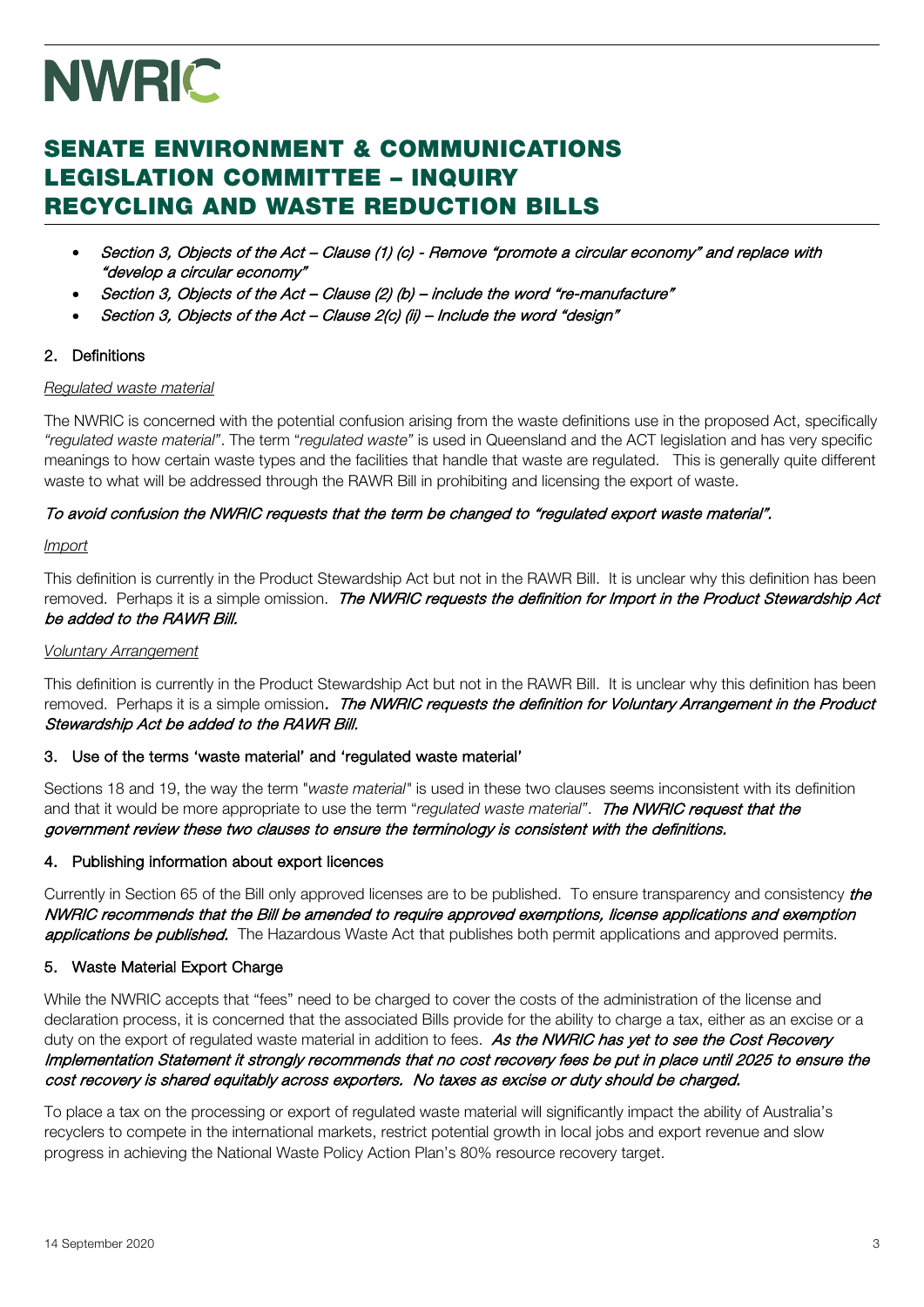## SENATE ENVIRONMENT & COMMUNICATIONS LEGISLATION COMMITTEE – INQUIRY RECYCLING AND WASTE REDUCTION BILLS

#### 6. Minister Priority List / Naming Persons (Sections 67 and 68)

The NWRIC welcomes that more detail will be provided in the annual Minister's priority list including recommended actions and timeframe for those actions to be completed. The purpose of the list and naming is to prevent free riders and encourage organisations to establish voluntary arrangements and have them accredited.

However, it does not appear that in its current form in the Bill (section 67 and 68) this will be very effective in reality as

- there is nothing that compels the Minister to act should the recommended actions not be completed (see Section 67, Clause 4).
- Nor is it clear if the Minister can actually recommend in the priority list *"apply for accreditation as a voluntary arrangement*" as an action. Section 67, Clause 1(a) simply says "*some form or regulation under this act"*.

As there does not appear to be anything in the RAWR Bill that enables the Minister to compel a person to establish a voluntary arrangement it is questionable how many new voluntary arrangements will be accredited in the next five years. The NWRIC therefore recommends that Section 67 be amended to specifically include "accreditation as a voluntary arrangement".

Similarly, in section 68, it appears the Minister is only allowed to comment on the performance of accredited voluntary arrangements i.e. "*naming persons who could be but aren't participating in an accredited voluntary arrangement"*. Currently, there is only one accredited voluntary arrangement – MobileMuster and free riders is not an issue.

It does not appear that the Minister is allowed to name persons who fail to undertake recommended actions listed in the Minister's Priority List. Section 68 should be amended specifically to give the Minister the ability to name persons who fail to undertake recommended actions listed in the Minister's Priority List.

It is also questionable how effective the Minister's ability to naming persons will encourage organisations to seek accreditation of a voluntary arrangements, such as existing programs like Tyre Stewardship Australia and the mattress recycling program Soft Landing that do suffer from free rider issues.

To encourage accreditation of voluntary recycling programs, to prevent free riding the NWRIC and to bring more value to the product stewardship logo, the NWRIC strongly recommends that the Bill should be amended to also require the Minister to maintain a public list on the Department's website of all products that are eligible to have the product stewardship logo and to refer to this list in the Commonwealth's Sustainable Procurement Guidelines. Similar to how the guidelines refer to third party ecolabels such as the energy and water star ratings.

This will provide a further incentive for organisations to seek accreditation of voluntary arrangements, engage more businesses in being better product stewards, and raise government procurement and consumer awareness on which products have the governments product stewardship tick.

The NWRIC also recommends that

- ACCC approved recycling product stewardship programs such as DrumMuster, Tyre Stewardship Australia, Paint Back, and the proposed Battery Stewardship Scheme should be automatically accredited as voluntary arrangements as they have gone through significant industry / stakeholder engagement, business case development, financial planning, risk management and are established legal entities. With accreditation they would be required to meet the current annual reporting requirements. This will ensure the performance of these programs are more publicly scrutinised, promoted, that free riders are reduced, and that the products covered by these arrangements are listed on the department website giving them the product stewardship tick.
- a rule for Container Deposit Schemes (CDS) be created under the Bill that enables harmonisation of governance and reporting nationally of existing and future state CDSs.